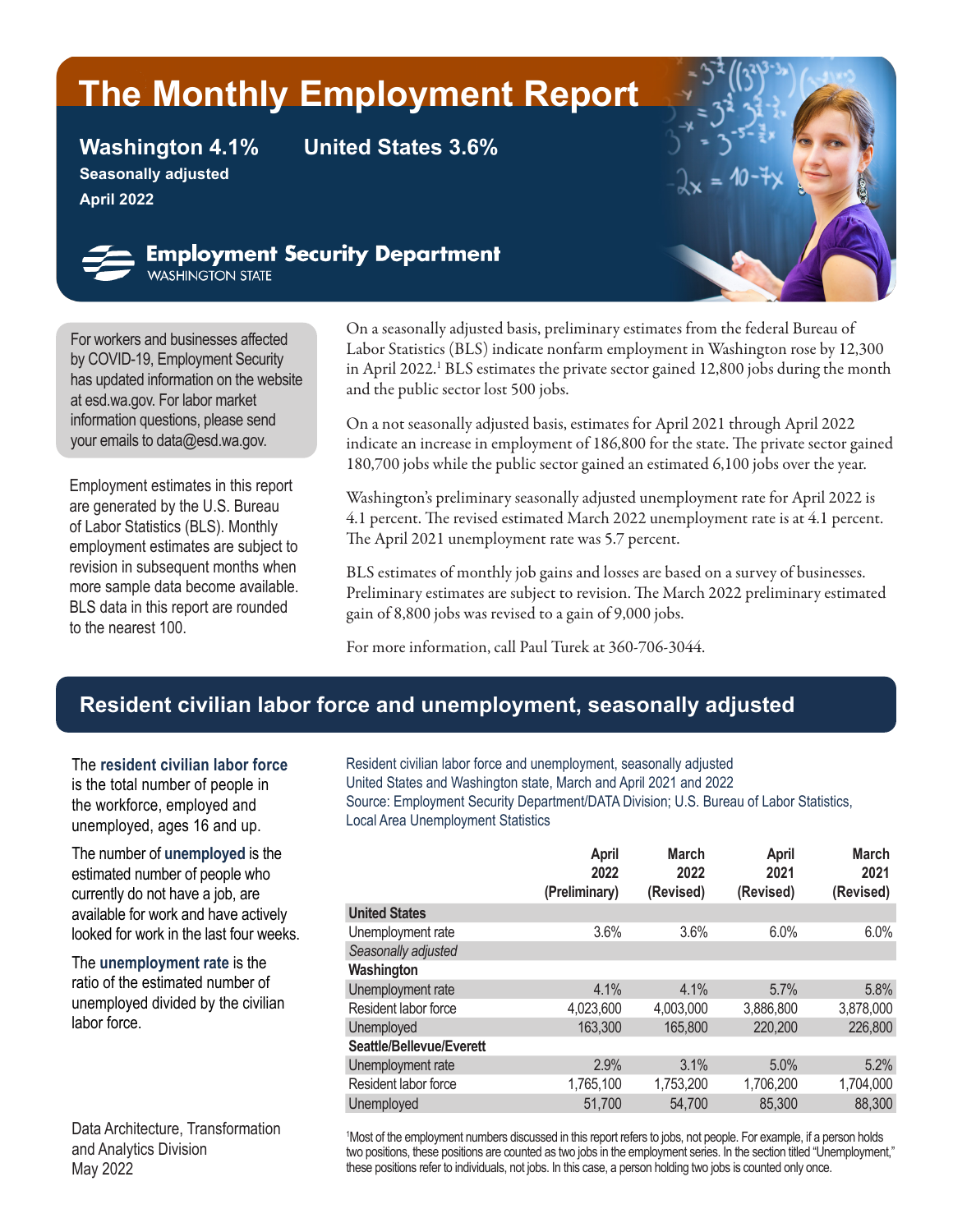## **Unemployment, seasonally adjusted**

The BLS estimates Washington's preliminary seasonally adjusted unemployment rate for April 2022 is 4.1 percent. The revised estimated February 2022 unemployment rate is 4.1 percent.

According to BLS estimates, the number of unemployed people fell by 2,500 in April 2022 compared to March 2022. At the same time, the number of employed people rose by an estimated 23,100. Overall, this amounted to an increase of 20,600 people in the labor force.

The preliminary April 2022 unemployment rate is 1.6 percentage points lower than the April 2021 rate of 5.7 percent.

#### Unemployment rates, seasonally adjusted

U.S., Washington and Seattle, April 2018 through April 2022

Source: Employment Security Department/DATA Division; U.S. Bureau of Labor Statistics, Local Area Unemployment Statistics



**April 2022 preliminary unemployment rates:**

U.S. (preliminary) 3.6% Washington (preliminary) 4.1% Seattle area (preliminary) 2.9%

### **Employment change, seasonally adjusted**

Based on BLS estimates, Washington state nonfarm employment increased by 12,300 jobs from March 2022 to April 2022.

#### Recent employment change:

February 2022: up 28,000 jobs (revised)

March 2022: up 9,000 jobs (revised)

April 2022: up 12,300 jobs (preliminary)

Monthly employment change, seasonally adjusted Washington state, April 2020 through April 2022 Source: Employment Security Department/DATA Division; U.S. Bureau of Labor Statistics, Current Employment Statistics

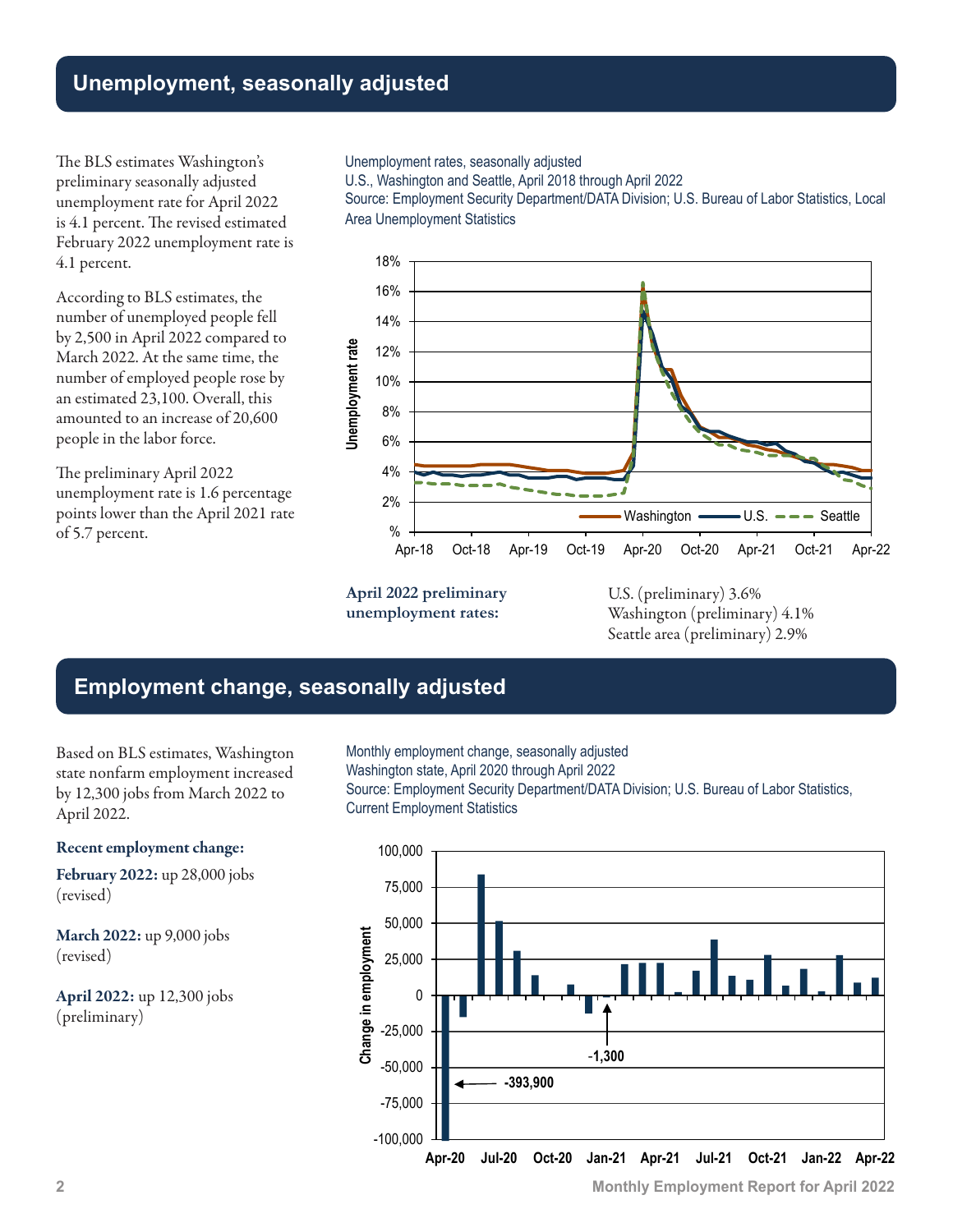### **Employment and unemployment, seasonally adjusted**

#### February 2020

| (Start of 2020 employment |           |
|---------------------------|-----------|
| recession in Washington)  |           |
| Nonfarm employment:       | 3,514,600 |
| Unemployment rate:        | $4.1\%$   |

April 2022 (preliminary) Nonfarm employment: 3,512,700 Unemployment rate: 4.1%

Nonfarm employment and unemployment rate, seasonally adjusted Washington state, April 2018 through April 2022

Source: Employment Security Department/DATA Division; U.S. Bureau of Labor Statistics, Current Employment Statistics, Local Area Unemployment Statistics



### Workers and businesses affected by COVID-19

Employment Security's COVID-19 online information page covers topics for businesses and workers impacted by COVID-19. Topics include:

- Subscribing for updates
- Frequently asked questions
- Workers Q&A
- Business Q&A
- CARES ACT
- COVID-19 rulemaking
- COVID-19 resources
- Action alerts and updates

We are all in this together. The COVID-19 pandemic has created an unprecedented demand for services, and we thank you for your patience while we work to serve you better.

**Did you know** that you can subscribe for email updates on a number of Employment Security Department topics all at once?

Go to [esd.wa.gov/labormarketinfo](http://esd.wa.gov/labormarketinfo) and select the email icon at the top of the page.



Enter your email address and subscribe by checking the boxes for topics such as:

#### COVID-19

Labor market information News releases Employer news and resources Paid Family and Medical Leave Employer information SharedWork program WorkSource system Unemployment insurance **Training** 

Many more to come, so sign up today for your email updates!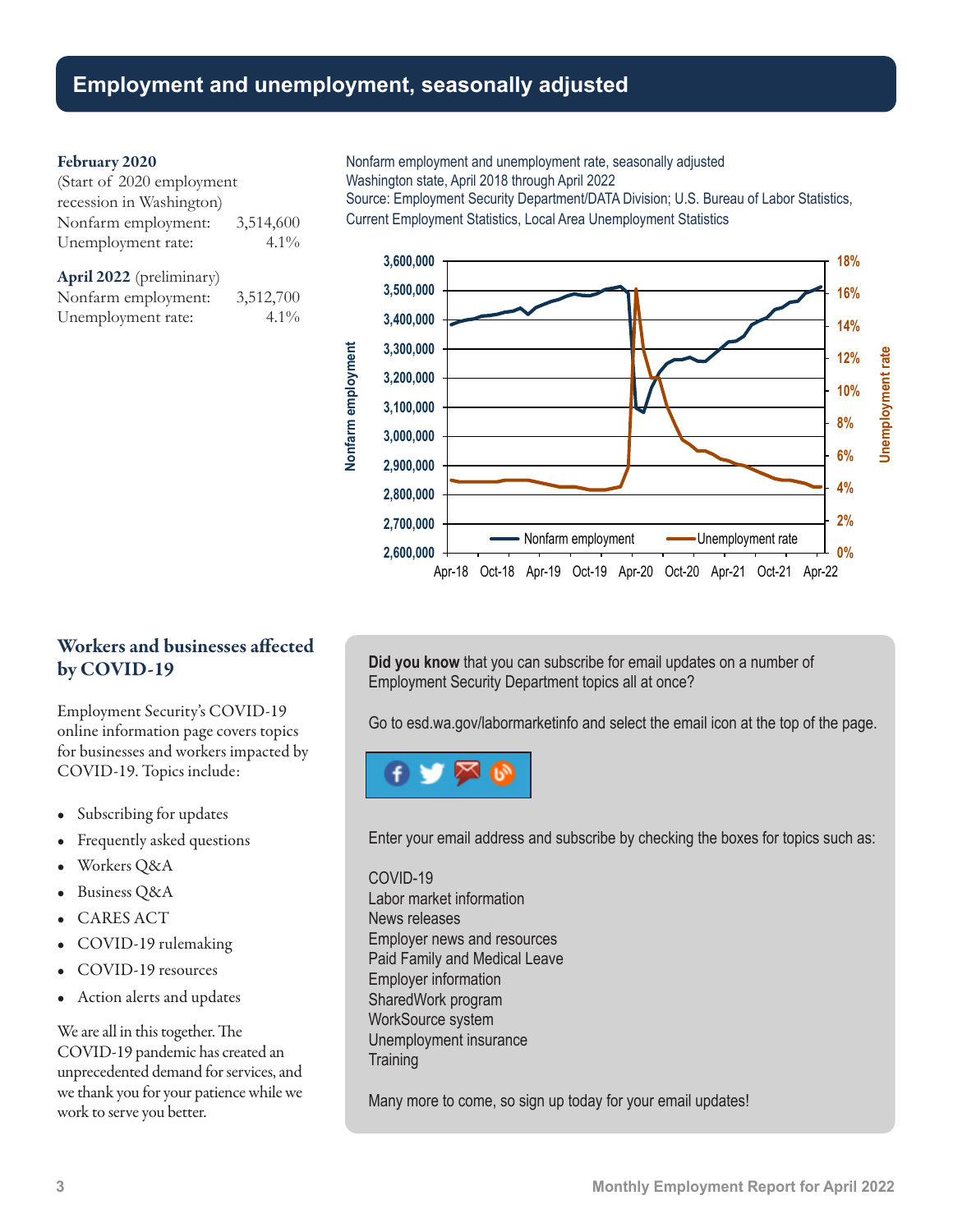# **U-6 unemployment rate**

### U-6: Broader unemployment measure decreased in the four-quarter period from second quarter 2021 through first quarter 2022

The U.S. Bureau of Labor Statistics (BLS) recently updated its "alternative measures of labor underutilization" for states to include annual averages for 2021. One such alternative measure is the U-6 rate, which considers not only the unemployed population in the official "U-3" unemployment rate, but also marginally attached workers and those employed part time for economic reasons. The U-6 rate is defined by BLS as the "total unemployed, plus all marginally attached workers, plus total employed part time for economic reasons, as a percent of the civilian labor force plus all marginally attached workers." This U-6 measure measures the "unemployed, underemployed, and those who are not looking but who want a job."

The U-6 unemployment rate for the four-quarter period from second quarter 2021 through first quarter 2022 for Washington state was 9.1 percent. This was lower compared to the 10.1 percent U-6 unemployment rate for the annual 2021 period. The U.S. U-6 unemployment rate for the four-quarter period from second quarter 2021 through first quarter 2022 was 8.4 percent.

**Alternate measures of labor underutilization, four-quarter moving average Washington state versus U.S. U-6 unemployment rate**



| Year | WA/U.S.   | Q <sub>1</sub> | Q2    | Q3    | Annual average |
|------|-----------|----------------|-------|-------|----------------|
| 2022 | <b>WA</b> | 9.1%           |       |       |                |
|      | U.S.      | 8.4%           |       |       |                |
| 2021 | <b>WA</b> | 15.8%          | 13.5% | 11.7% | 10.1%          |
|      | U.S.      | 14.5%          | 11.9% | 10.4% | 9.4%           |
| 2020 | <b>WA</b> | 8.1%           | 10.9% | 13.0% | 14.8%          |
|      | U.S.      | 7.7%           | 10.4% | 12.3% | 13.6%          |
| 2019 | <b>WA</b> | 8.1%           | 7.8%  | 8.1%  | 7.6%           |
|      | U.S.      | 7.6%           | 7.4%  | 7.3%  | 7.2%           |
| 2018 | <b>WA</b> | 9.0%           | 8.9%  | 8.4%  | 8.4%           |
|      | U.S.      | 8.3%           | 8.1%  | 7.8%  | 7.7%           |
| 2017 | <b>WA</b> | 10.0%          | 9.7%  | 9.4%  | 9.2%           |
|      | U.S.      | 9.5%           | 9.2%  | 8.9%  | 8.5%           |
| 2016 | <b>WA</b> | 10.9%          | 10.7% | 10.7% | 10.3%          |
|      | U.S.      | 10.1%          | 9.9%  | 9.8%  | 9.6%           |

Source: Bureau of Labor Statistics: **[https//www.bls.gov/lau/stalt.htm](https://www.bls.gov/lau/stalt.htm).**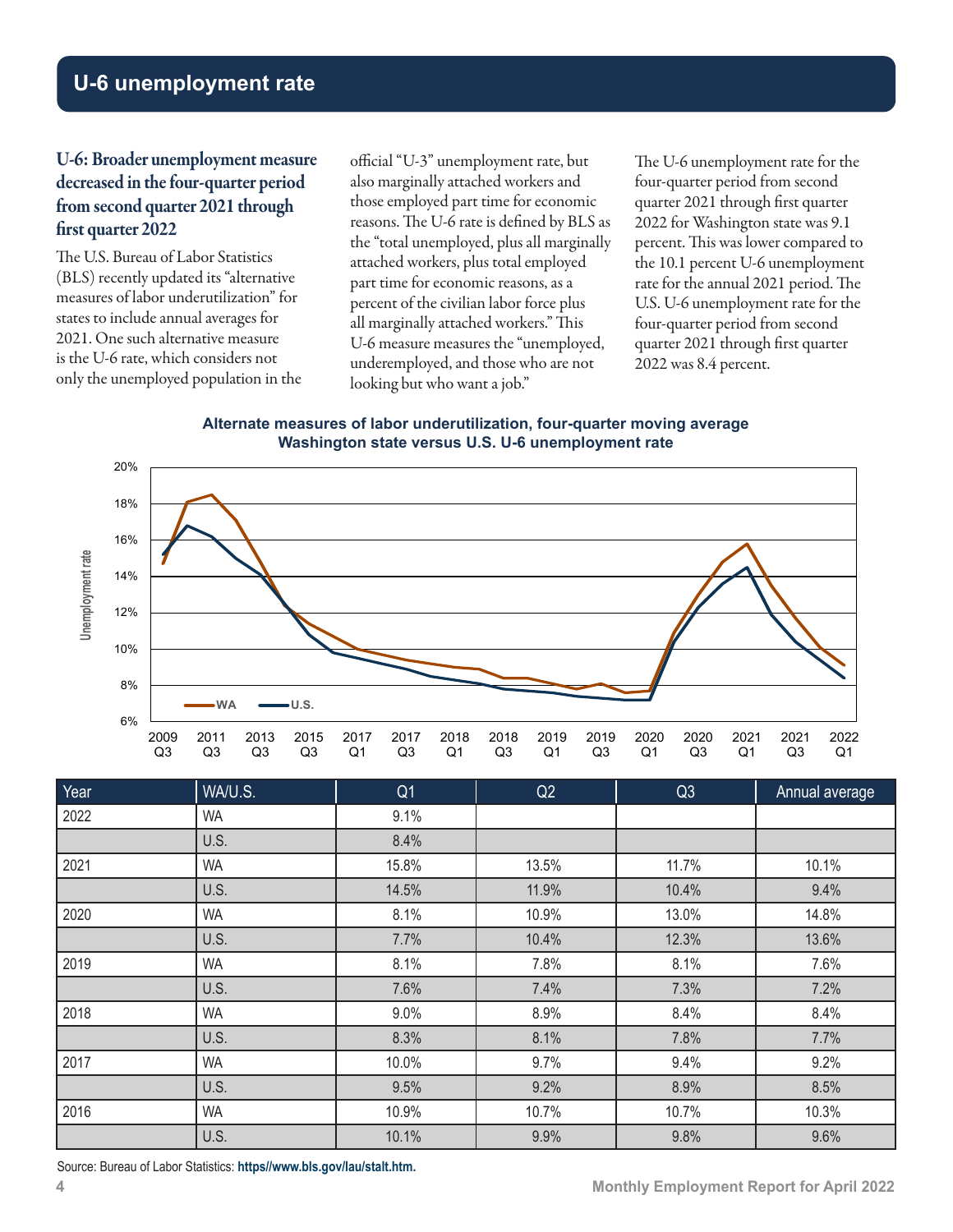# **Industry employment in Washington, seasonally adjusted**

### One-month employment change by industry

Based on a BLS survey of businesses and governments, Washington gained an estimated 12,300 jobs during the month, on a seasonally adjusted basis:

- Overall, employment increased in nine major industries and decreased in four in April.
- Private sector employment is estimated to have increased by 12,800 and government employment decreased by 500.
- The number of jobs in professional and business services increased by 4,200 overall, with 3,600 jobs gained in employment services.
- Education and health services employment rose by 1,900 overall, with 1,000 jobs gained in education services.
- Employment in manufacturing rose by 1,800 overall, led by 600 jobs gained in aerospace product and parts manufacturing.
- Employment in leisure and hospitality increased by 1,000 over the month, with 800 jobs gained in arts, entertainment and recreation.
- Transportation, warehousing and utilities employment increased by 900 overall, with 700 jobs gained in truck transportation.

Estimated one-month employment change by industry, seasonally adjusted Washington state, March 2022 to April 2022 Source: Employment Security Department/DATA Division; U.S. Bureau of Labor Statistics, Current Employment Statistics

| <b>Total nonfarm</b>                      | 12,300 |
|-------------------------------------------|--------|
| Professional and business services        | 4,200  |
| Information                               | 2,600  |
| Education and health services             | 1,900  |
| Manufacturing                             | 1,800  |
| Leisure and hospitality                   | 1,000  |
| Transportation, warehousing and utilities | 900    |
| Other services                            | 400    |
| Retail trade                              | 300    |
| Construction                              | 200    |
| Mining and logging                        | $-100$ |
| Wholesale trade                           | $-100$ |
| <b>Financial activities</b>               | $-300$ |
| Government                                | $-500$ |

As we navigate the COVID-19 developments in Washington state and beyond, we know Washington state businesses, nonprofits, city and county municipalities, educational institutions, as well as economic and workforce development professionals, are looking for sound data about the short and long term economic and workforce impacts to their individual businesses, industries and regions.

If you have specific questions regarding labor market information, please send your emails t[o data@esd.wa.gov.](mailto:data%40esd.wa.gov?subject=data%40esd.wa.gov)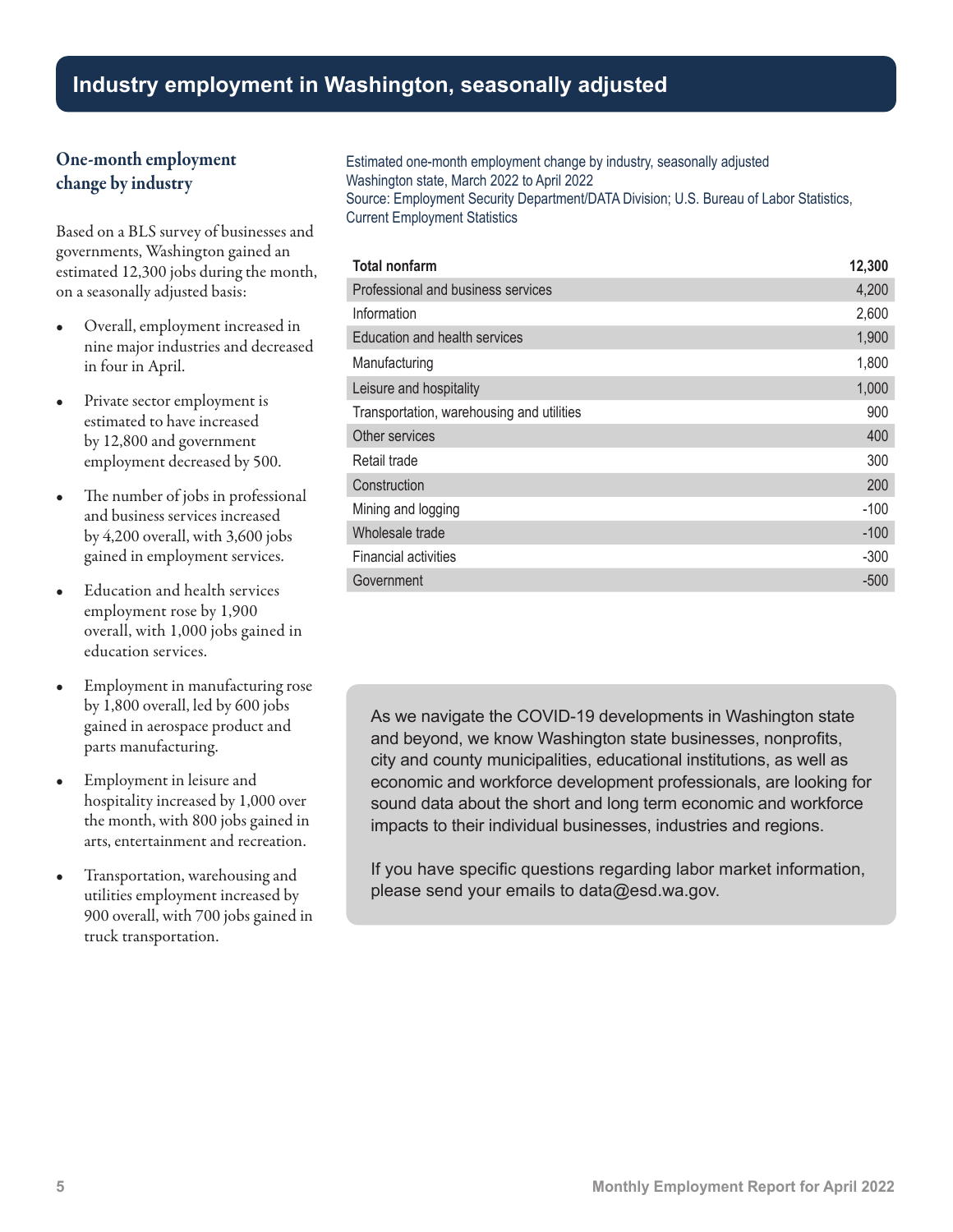### Change by industry over the year

Based on a BLS survey of businesses and governments, Washington gained an estimated 186,800 jobs from April 2021 through April 2022.

- Overall, twelve major industries expanded and one contracted.
- Private sector employment rose 6.6 percent, up an estimated 180,700 jobs.
- Public sector employment rose 1.1 percent, up an estimated 6,100 jobs.
- Employment in leisure and hospitality is up by 57,600, with food services and drinking places adding 40,400 jobs.
- Professional and business services employment increased by 40,200, with 17,500 jobs added in administrative and support services.
- Information employment increased by 11,800, with 3,400 jobs added by software publishers.
- Construction employment rose 10,300 overall, with 7,100 jobs added by specialty trade contractors.
- Employment in retail trade is up 7,500 overall, led by an increase of 8,100 in other retail trade.

Estimated employment change by industry over the year, not seasonally adjusted Washington state, April 2021 through April 2022 Source: Employment Security Department/DATA Division; U.S. Bureau of Labor Statistics, Current Employment Statistics

| <b>Total nonfarm</b>                      | 186,800 |
|-------------------------------------------|---------|
| Leisure and hospitality                   | 57,600  |
| Professional and business services        | 40,200  |
| Education and health services             | 18,100  |
| Information                               | 11,800  |
| Construction                              | 10,300  |
| Manufacturing                             | 8,600   |
| Other services                            | 8,400   |
| Wholesale trade                           | 7,700   |
| Retail trade                              | 7,500   |
| Government                                | 6,100   |
| Transportation, warehousing and utilities | 5,400   |
| <b>Financial activities</b>               | 5,400   |
| Mining and logging                        | $-300$  |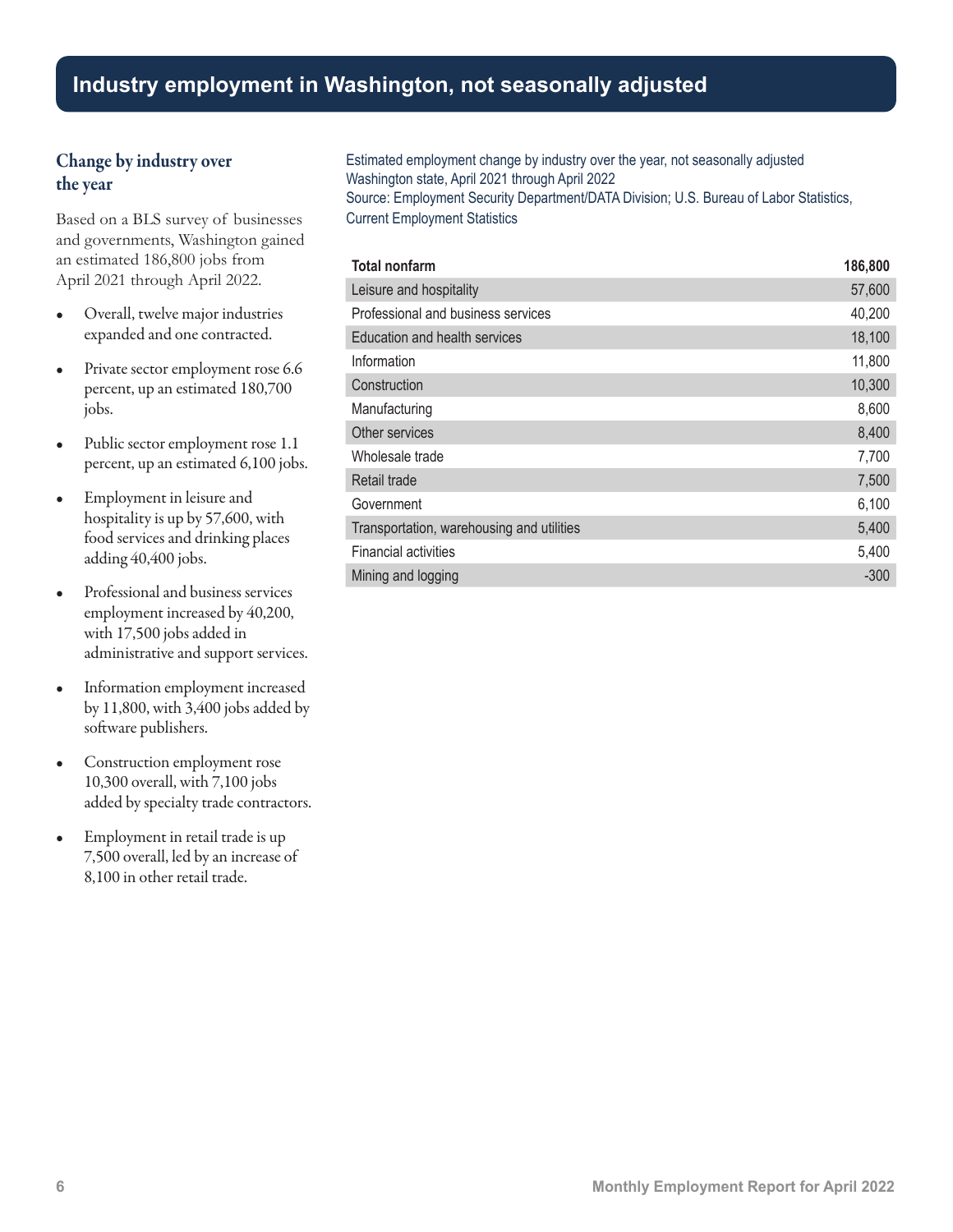# **Seasonally adjusted employment**

Seasonally adjusted numbers account for normal seasonal patterns that occur year after year, such as strong seasonal hiring in retail trade around the holidays. Taking into account normal seasonal variations makes it possible to see unusual changes in employment levels.

#### **Normal seasonal change** is

the expected monthly change in employment based on history.

**Estimated change** is the employment change over the month based on BLS survey data.

#### **Seasonally adjusted change** is

change in employment accounting for normal seasonal patterns.

Based on historical patterns, Washington employment typically increases by 17,800 from March to April. This year the state gained an estimated 30,100 jobs, amounting to a seasonally adjusted increase of 12,300 jobs.

The normal seasonal gain in leisure and hospitality employment is 6,500 in April. The estimated gain was 7,500, so employment increased by 1,000 on a seasonally adjusted basis.

Normal seasonal change, estimated change and seasonally adjusted change Washington state, April 2022

Source: Employment Security Department/DATA Division; U.S. Bureau of Labor Statistics, Current Employment Statistics

|                                           | <b>Normal</b><br>seasonal<br>change | <b>Estimated</b><br>change | <b>Seasonally</b><br>adjusted<br>change |
|-------------------------------------------|-------------------------------------|----------------------------|-----------------------------------------|
| <b>Total nonfarm</b>                      | 17,800                              | 30,100                     | 12,300                                  |
| Leisure and hospitality                   | 6,500                               | 7,500                      | 1,000                                   |
| Government                                | 5,500                               | 5,000                      | $-500$                                  |
| Professional and business services        | 4,700                               | 8,900                      | 4,200                                   |
| Wholesale trade                           | 1,500                               | 1,400                      | $-100$                                  |
| Other services                            | 1,300                               | 1,700                      | 400                                     |
| Education and health services             | 1,000                               | 2,900                      | 1,900                                   |
| Construction                              | 1,000                               | 1,200                      | 200                                     |
| <b>Financial activities</b>               | 500                                 | 200                        | $-300$                                  |
| Retail trade                              | $\overline{0}$                      | 300                        | 300                                     |
| Mining and logging                        | 0                                   | $-100$                     | $-100$                                  |
| Manufacturing                             | $-1,100$                            | 700                        | 1,800                                   |
| Information                               | $-1,500$                            | 1,100                      | 2,600                                   |
| Transportation, warehousing and utilities | $-1,600$                            | $-700$                     | 900                                     |

- The employment increase on a seasonally adjusted basis was 4,200 in professional and business services in April. The normal seasonal increase is 4,700. It is estimated to have increased this April by 8,900.
- The estimated employment increase in construction was 1,200. The normal seasonal increase is 1,000, so on a seasonally adjusted basis, construction employment increased by 200.
- Employment in retail trade is normally unchanged. It is estimated to have increased by 300 this April so it increased by 300 on a seasonally adjusted basis.
- Typically, manufacturing employment decreases by 1,100 in April. On a seasonally adjusted basis, manufacturing employment increased by 1,800 as the estimated increase was 700.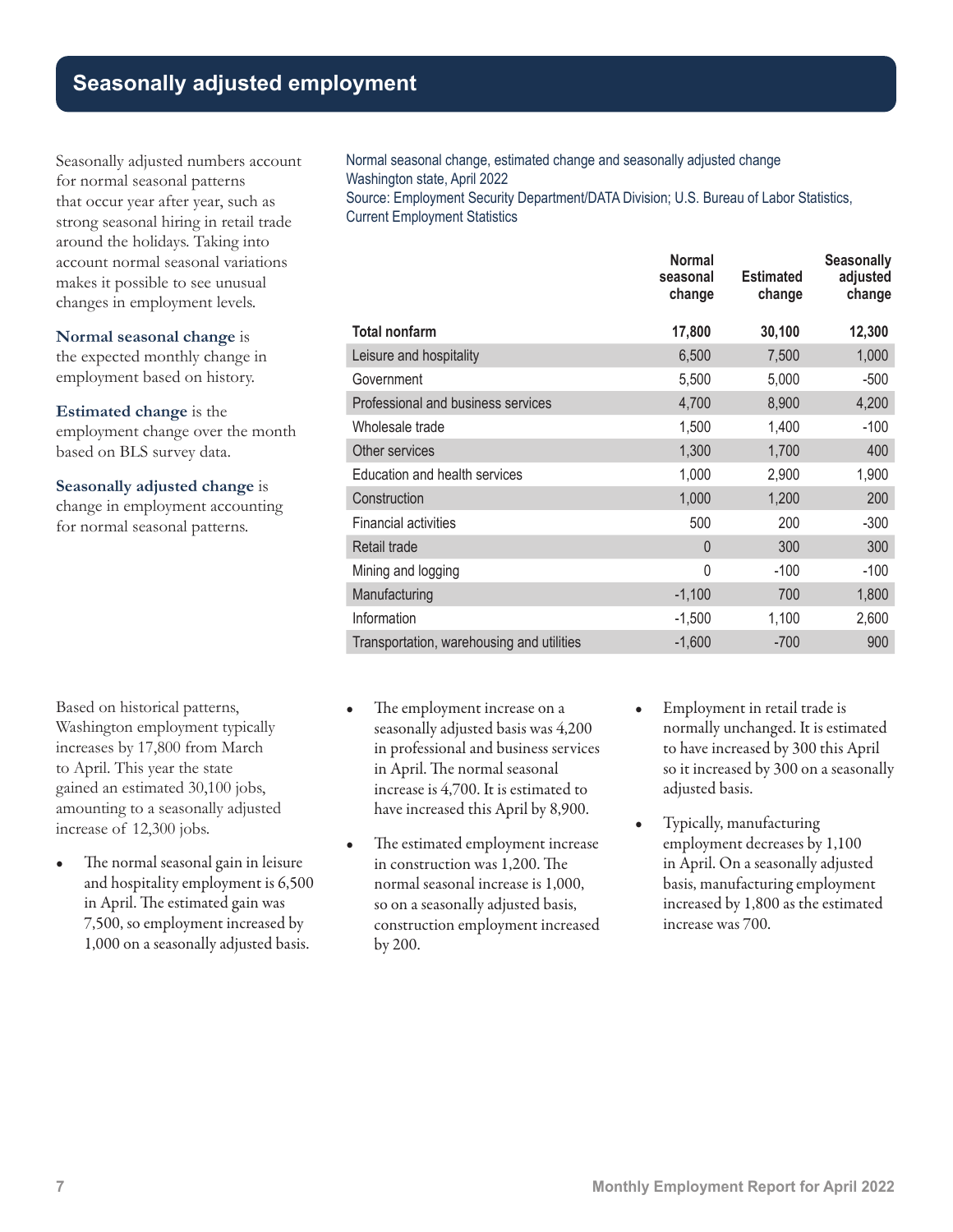## **Benchmarking highlights**

Benchmarking is a process that replaces employment estimates with the actual number of job gains or losses.

Each month, economists estimate monthly job gains and losses based on a survey of employers. Each quarter, economists benchmark the estimates by replacing them with data from employer tax records before applying seasonal adjustments.

Benchmarked employment data are now available through December 2021. Employment estimates for April 2022 presented in this report were based on the new data, plus seasonal adjustments.

Based on benchmarked December 2021 data:

- The two largest upward revisions were for professional and business services, and for education and health services, up 8,200 and 7,500, respectively.
- Government had the largest downward revision at 9,900.

Quarterly benchmarked industry employment, seasonally adjusted Washington state, December 2021 Source: Employment Security Department/DATA; U.S. Bureau of Labor Statistics, Quarterly Census of Employment and Wages

| <b>Industry sector</b>                    | <b>Revisions to</b><br>December 2021<br>employment level |
|-------------------------------------------|----------------------------------------------------------|
| Total nonfarm                             | 15,900                                                   |
| Professional and business services        | 8,200                                                    |
| Education and health services             | 7,500                                                    |
| Transportation, warehousing and utilities | 5,800                                                    |
| Wholesale trade                           | 4,200                                                    |
| Manufacturing                             | 3,600                                                    |
| Leisure and hospitality                   | 2,900                                                    |
| Construction                              | 1,100                                                    |
| Other services                            | 1,000                                                    |
| Mining and logging                        | $-300$                                                   |
| <b>Financial activities</b>               | $-400$                                                   |
| Information                               | $-1,200$                                                 |
| Retail trade                              | $-6,600$                                                 |
| Government                                | $-9,900$                                                 |